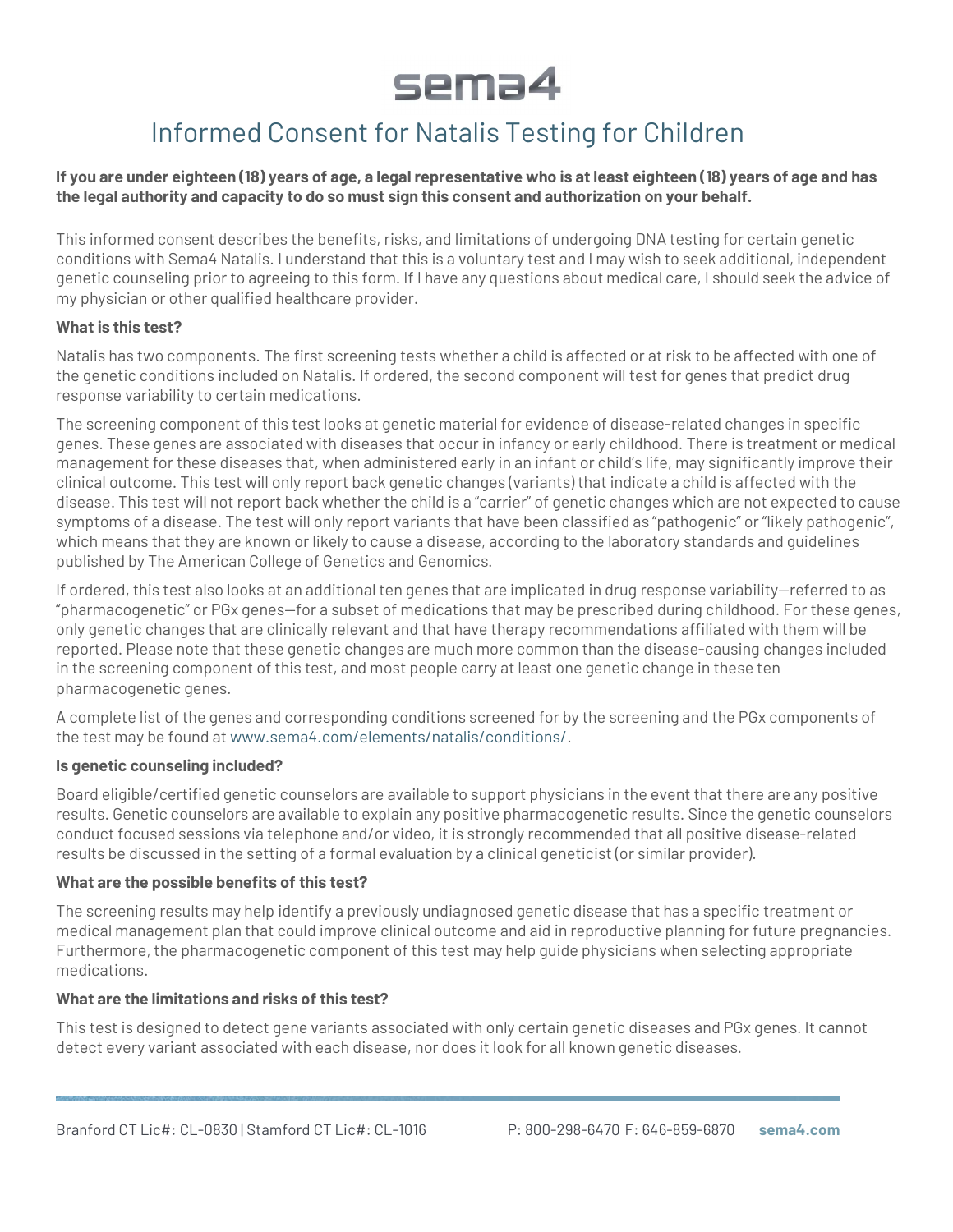

Negative results do not guarantee a healthy child. No single genetic test can detect all of the possible gene variants that could cause a disease. This test only reports variants that have been classified as pathogenic or likely pathogenic and will not report a variant that is classified as of uncertain significance, benign, or likely benign. Even if a child tests negative, there is a chance that they may still develop one of the genetic conditions on this test. In addition, it is possible that a child may receive a positive result for a disease and be affected differently than expected or not affected at all.

Some biological factors, such as a history of bone marrow transplantation or recent blood transfusions, may limit the accuracy of results. As with all medical tests, there is a chance of a "false positive" or a "false negative" result. A false positive result means that a gene variant was detected, but that the child does not actually have it. Similarly, a false negative result means the test did not identify a gene variant that a child actually has.

Additionally, I understand that genetic testing may reveal sensitive information about my own health or that of relatives. Test results may reveal incidental, unsought information, such as discovering an undiagnosed disorder, revealing cases of adoption, or demonstrating that a person is not the father or mother of this child. I understand that this testing may yield results that are of unknown clinical significance and that parental or other relative's specimens may also be tested to determine whether a specific finding was inherited. An error in the diagnosis may occur if the true biological relationships of the family members involved are not as I have described.

I understand that the results of this testing will become part of my medical record and may only be disclosed to individuals who have legal access to this record or to individuals I designate to receive this information. My test results will be explained to me by a genetic counselor or by my healthcare provider, who will have the opportunity to discuss my results with a geneticist.

There are federal and state laws that address genetic discrimination. The US Genetic Information Nondiscrimination Act (GINA) may prohibit discrimination based on genetic information by employers and health insurers. This law, however, does not protect people in the military nor protect against discrimination by other types of insurance, such as life, disability, or long-term care insurance.

## Sample management

Sema4 may deidentify and retain your left-over sample to use for operational, quality control, validation and improvement purposes. Other than retention for these uses, your sample will be destroyed at the end of the testing process or within 60 days of sample collection, whichever is longer.

### De-identified research

Sema4 may de-identify and use all data and information generated and received in connection with this test to support medical and academic research relating to health, disease prevention, drug development, and other scientific purposes. I will receive no compensation in connection with such research. Data and information are "de-identified" by removing any information that could be used to identify a specific person, such as a name, email address, or date of birth. Sema4 may also give the de-identified data and information to its research partners and may submit it to research databases for use in scientific and medical research. Examples of such research include projects to understand the risk factors and outcomes for various conditions and can be found at www.sema4.com/research.

If I do not want to have my de-identified data and information used in research as set forth above, I may withdraw this consent by emailing privacy@sema4.com, and I understand that the change will apply to all data generated from tests that I have undergone with Sema4. I further understand that this withdrawal will not apply to any information that has already been de-identified and cannot be identified by Sema4.

### Permission to contact

I understand that Sema4 may wish to contact me in the future, including for the following reasons: research purposes, the provision of general information about research findings, and/or the provision of information about the results of tests on my sample(s). If I wish to opt-out out of future contact for research purposes, I will notify Sema4 by emailing privacy@sema4.com.